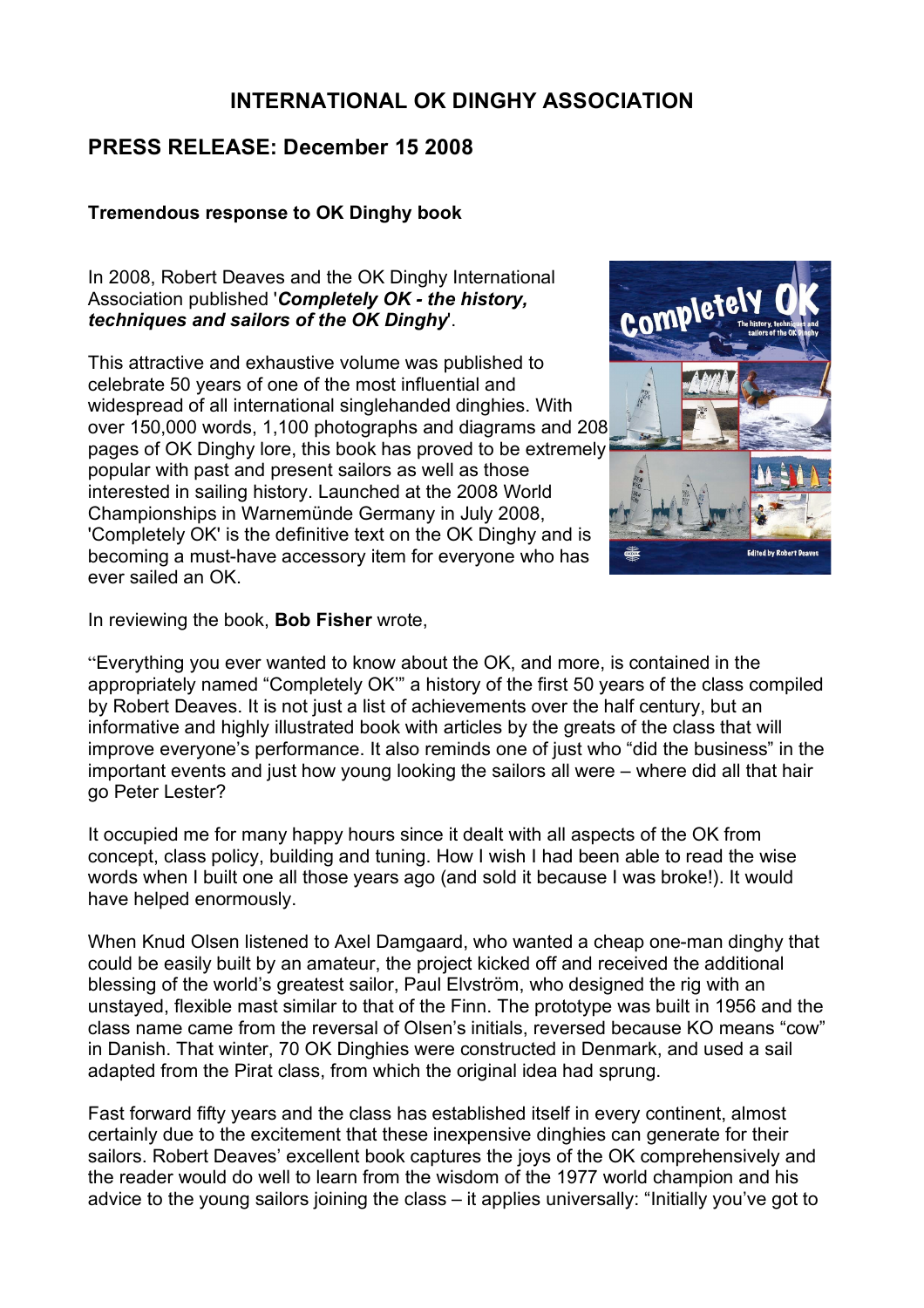keep your eyes open. Sort out the guy who is going fastest, look at his boat, his gear and his rig, and copy them."

Practical, interesting and eminently readable, "Completely OK" is a class act."

Here's what has also been said about the book so far by current and past OK Dinghy sailors:

"Having just received the book please receive my compliments. It is fantastic. Lots of stories and photos. A real pleasure to read. It will by my favourite book for many years to come."

## **Svend Jacobsen, Denmark. First OK Dinghy World Champion in 1963**

"I thoroughly recommend this book to all past, present and aspiring OK sailors. I got my copy at this year's worlds and couldn't put it down. It provides a comprehensive class history which is extremely fascinating and boat design/handling/tuning tips which will benefit all sailors from the most experienced to the novice. The sole downside was I only bought one copy and was constantly battling my wife for reader's rights! By the time it got back to New Zealand it was so battered I had to buy another!"

## **Karl Purdie, NZL. World Champion 2008**

"'Completely OK' is a unique book that not only charts the fascinating history of the class but also is a good coaching manual for single-handed sailors in any class. The book maps the long history of this large international class and does not hold back on past controversies! Class champions provide top coaching tips and there are some excellent action shots as well as pictures that provide a good history lesson in rig and sail design. A must have for not just all OK sailors past and present but also all single-handed sailors looking to improve their sailing (and perhaps switch to the greatest single-handed class!) **Nick Craig, UK. World Champion 2005, 2006 and 2007**

"I got my copy of 'Completely OK' in the mail today. I must say it's a fantastic job that you have done. From my personal view it's an important part of my life documented and I'm very thankful for that."

## **Bo-Staffan Andersson, Sweden. World Champion 1998, 1991, 1992 and 1993**

"Congratulations on a job well done! I think you have integrated all that information brilliantly. As a fellow writer and editor, I know how much work must have gone into it." **Jeremy Firth, Tasmania**

"It is a credit to the class. Robert deserves a gold medal for what he has done." **Don O'Donnell, UK**

"I have only skimmed through some of it but I am hugely impressed by the quality on all counts. The mono content makes it, in my opinion, timeless and consistent. You have clearly put a vast amount of effort into the collation and indexing - it works brilliantly." **Jonty Sherwill, UK**

"Page upon page of OKs - sheer delight! And nicely split into sections which allows dipping in and out, when time is available. Robert has done well, and I think it will be very successful."

**Colin Page, UK**